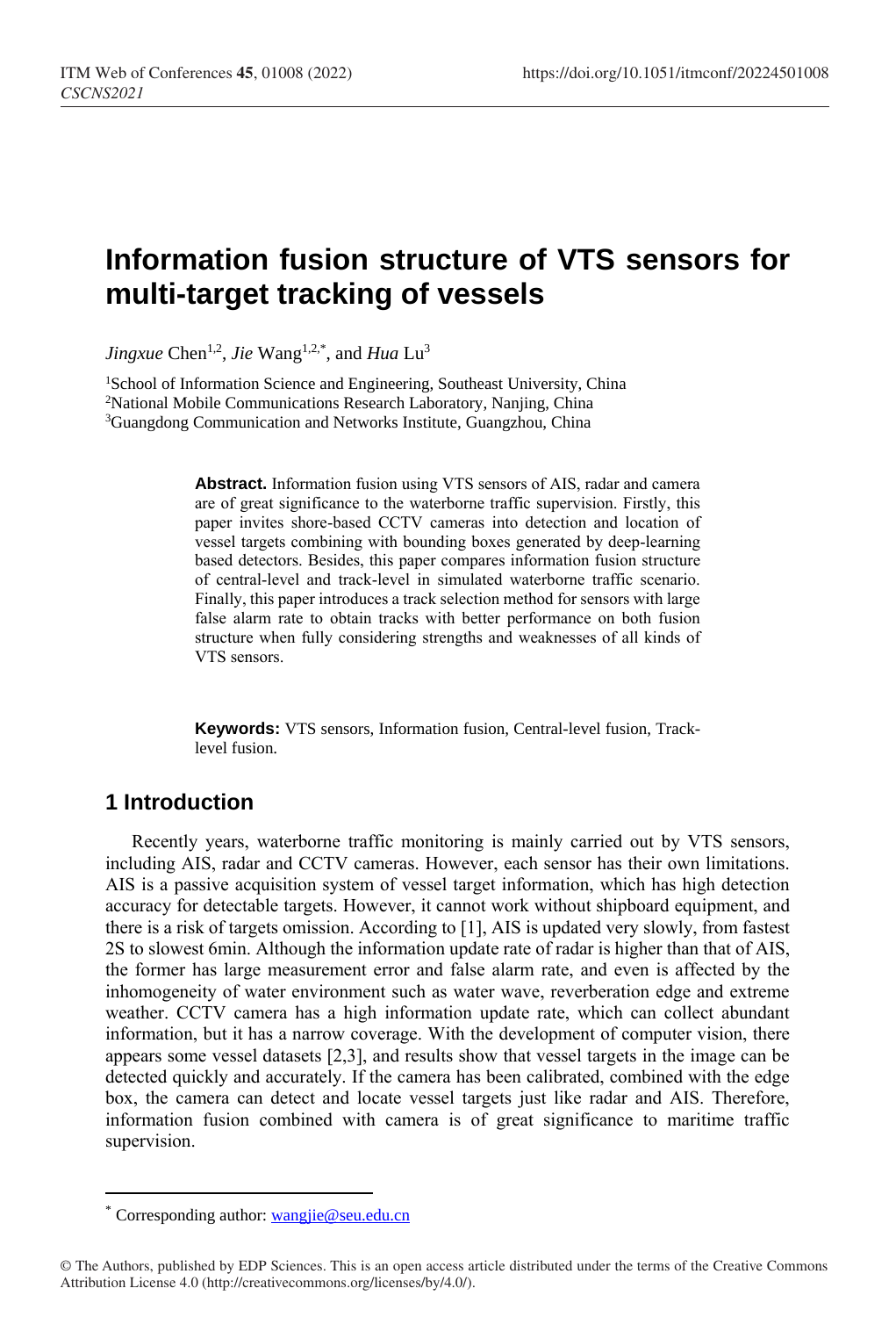The existing research on VTS sensor information fusion only includes two types of sensors. These works can be divided into homogeneous fusion of radar and AIS in [4-9] when both sensors can provide the real position of target and heterogeneous fusion of radar and IR / EO sensor in [10] when the latter can only provide azimuth measurement. The fusion of AIS and radar can also be divided into central-level fusion [7-9] and track-level fusion [4-6] according to different fusion structures. The former directly associates and fuses detections from each sensor, and then track with fused detections. The latter generates local tracks from each sensor firstly, then these tracks are assigned and fused to update the center track. These two fusion structures have their own advantages, however, there exists no works to compare them in the case of fully considering the characteristics of VTS sensors.

According to the above analysis, AIS detections has a high reliability, while omission would occur due to the lack of shipborne equipment, radar and camera can detect without shipborne equipment, while false alarms would appear in their range of action. Therefore, when considering the false alarms and omission of detections of these three sensors, information association and fusion methods of radar and AIS will no longer be applicable. The structure of this paper is as follows. The second section introduces the method of detection and location using camera. The third section introduces the central-level fusion method. The fourth section introduces the track-level fusion method. The fifth section introduces the track-quality selection method. The sixth section gives the simulation results and analysis, and the seventh section is the conclusion.

## **2 Transformation of coordination for camera**

Although binocular camera can perfectly locate targets, monocular camera is deployed in VTS and needs MSA staff to stare so far. In recent years, there appears some works on target detection of RGB images. [2] Put forward a dataset of vessels collected artificial and on-thespot, and the results of [11] show that yolo-v3 can be applied to video surveillance to achieve real-time and accurate detection and classification of a variety of vessels. Detection task produces bounding boxes around vessel targets. The box contains a set of pixel position information which including the upper left corner, upper right corner, width and height of a detection. Combining with edge detection methods like Prewitt approximation, pixel coordinates on waterline of a vessel could be obtained to estimate location of vessel targets. Assume that  $(0, 0, h)$  is the real-world coordinates of a camera, the intrinsic matrix and extrinsic matrix is known. the position  $(X, Y)$  of a point on the surface of water can be calculated by:

$$
\begin{bmatrix} x \\ y \\ \lambda \end{bmatrix} = H^{-1} \cdot \begin{bmatrix} 1 & 0 & 0 \\ 0 & 1 & 0 \\ 0 & 0 & \frac{h}{h_1} \end{bmatrix} \begin{bmatrix} u \\ v \\ 1 \end{bmatrix}
$$
 (1)

$$
(X,Y) = \left(\frac{x}{\lambda}, \frac{y}{\lambda}\right) \tag{2}
$$

where  $(u, v)$  is its image on pixel coordinates system,  $h_1$  denotes the distance between camera and the surface of water when image is taken considering that water level always changes and influences extrinsic matrix.

## **3 Central-level fusion**

Central-level structure fuses detections from all the sensors at a certain time, and tracking with fused detections. The structure of central-level fusion could achieve best performance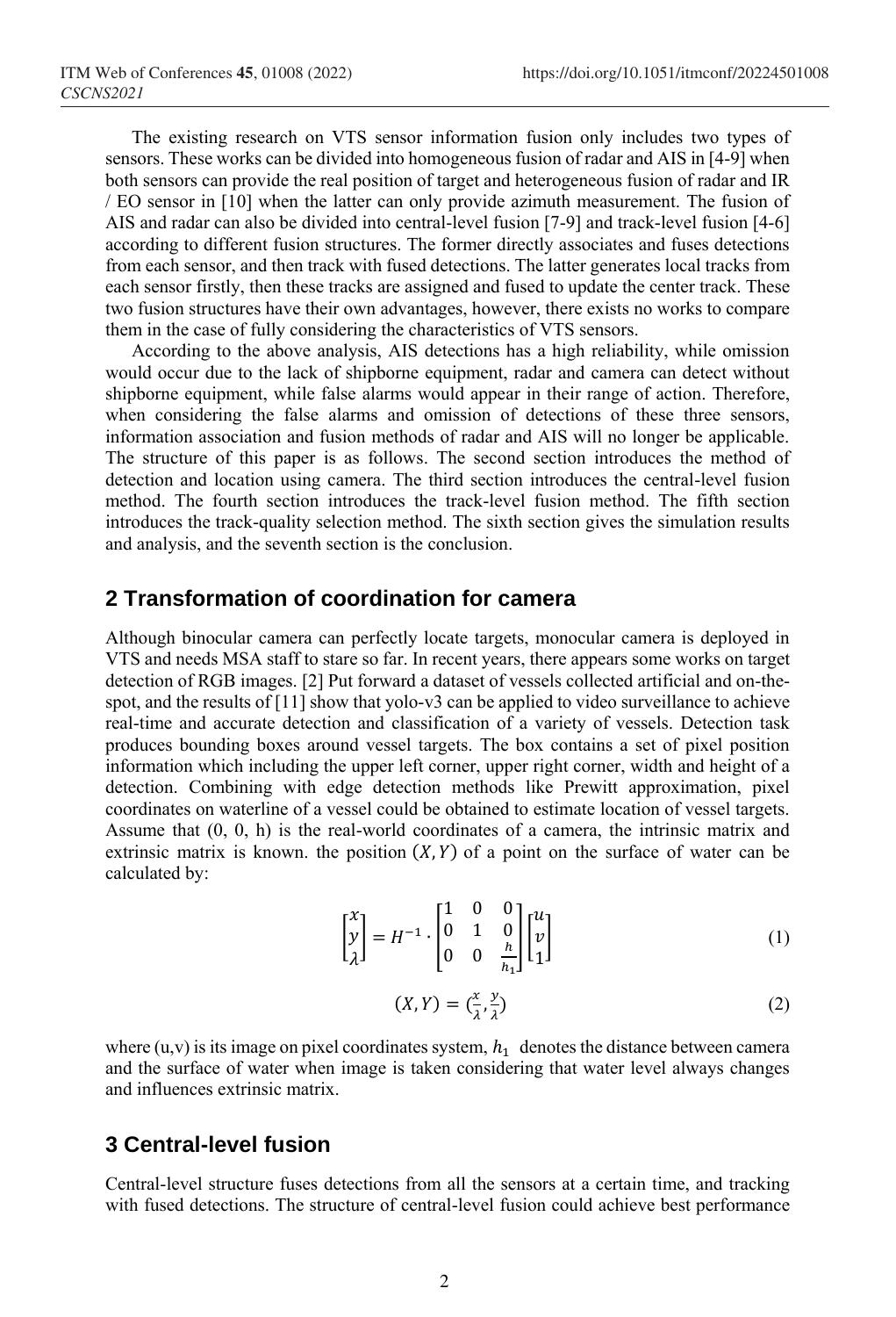theoretically, for it can make fully use of all information contained in detections from each sensor. The structure of central-level fusion and tracking are shown in Fig.1.

Different from fusion detections from only AIS and radar, fusion detections from three sensors facing more complex situation. Considering characteristics of these three sensors, AIS detections with high credibility are selected as benchmark and detections from other sensors could not assigned to benchmark are put in fused detections. Cost of a detection assigned with a benchmark is given by:

$$
c_{i,j} = \sqrt{(x_i - y_j)(x_i - y_j)}
$$
 (3)

where vector  $x_i$  and  $y_j$  denotes location of a benchmark and a detection. Munkres algorithm is applied to obtain an optimal solution of min-cost matching.



**Fig. 1.** Structure of Central-level fusion.

# **4 Track-level fusion**

Track-level fusion which aims to fuse information by local tracks from each sensor. Although it may omit information when detections come from track without confirmation, requirement of communication bandwidth is lower than central-level fusion when only state and covariance of local tracks are sent to fuse. The structure of track-level fusion and tracking are shown in Fig.2.



**Fig. 2.** Structure of track-level fusion.

#### **4.1 Generation and fusion of local tracks**

## *4.1.1 Generation of Local Tracks*

Multi-target tracking in single sensor mainly includes four steps, separately are update of tracks, association of tracks and detections, initialization of tracks and detections, and deletion of tracks. Extended Kalman filter with motion mode of constant velocity is applied to update state estimate  $\hat{X}(k|k)$  and covariance  $P(k|k)$  of local tracks over time step. Updating with EKF needs new observation Z. When dealing with multi-target tracking problems,  $Z_{k+1}$  of a track comes from  $D_{k+1}$  assigned to tracks by one-step predictions of **Examplementary Association**<br> **Examplementary Examplementary Comes**<br> **Examplementary Comes from the complementary comes from the comes from the substitution of Comes from the track-level fusion.<br>
Track-level fusio**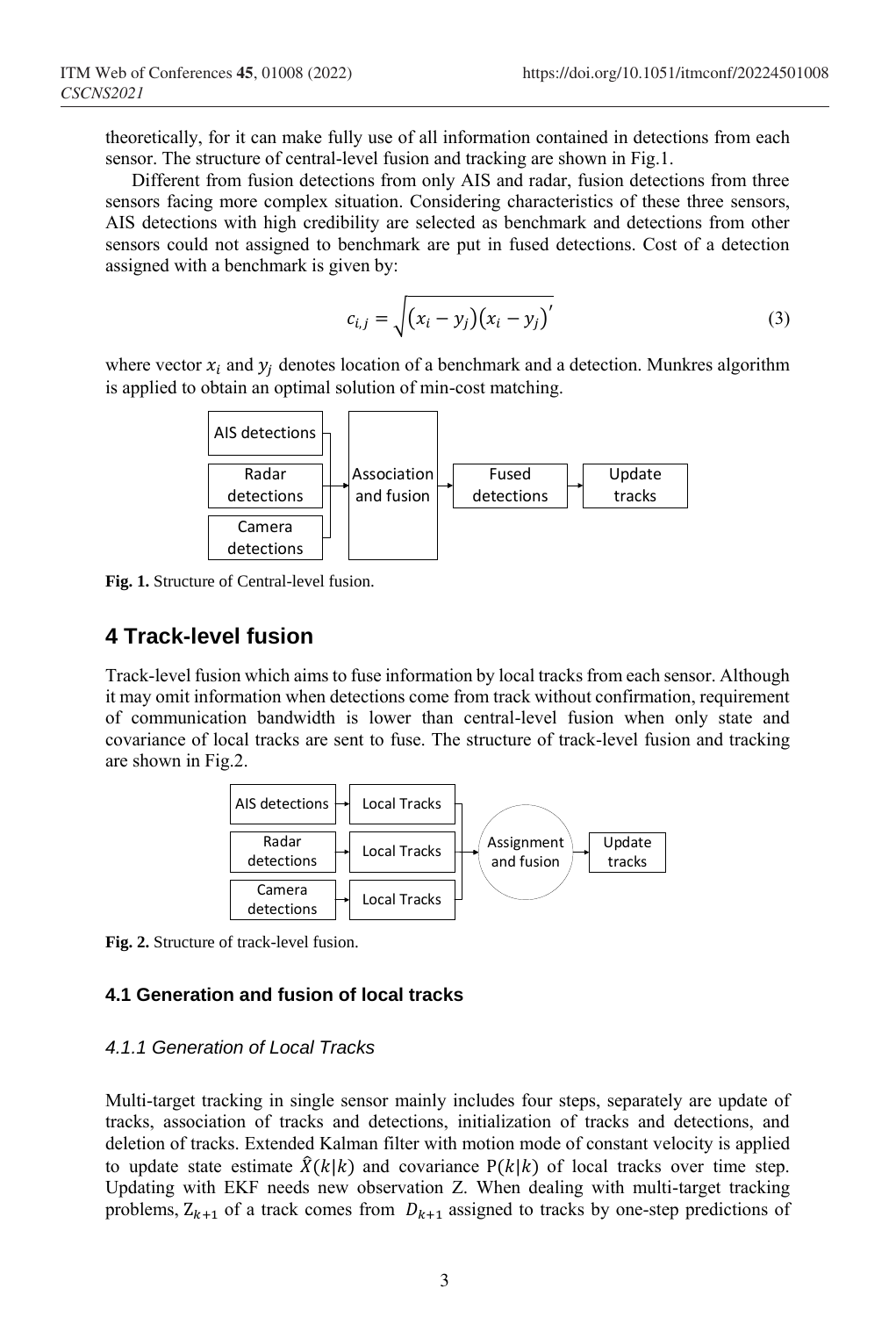$\hat{X}(k+1|k)$  and  $P(k+1|k)$ , or just  $\hat{X}(k+1|k)$  when a track is unassigned. Normalized distance is applied to measure the cost of a detection assigned to a track. normalized distance  $d_n$  is given by:

$$
d_n = Z_{res}^T S^{-1} Z_{k+1} + \log(|S|)
$$
 (4)

where

$$
Z_{res} = Z_{k+1} - h(\hat{X}(k+1|k))
$$
\n(5)

$$
S = R + HP(k+1|k)HT
$$
 (6)

where h and H denotes defined measurement function and corresponding Jacobian of motion mode of constant velocity, and R denotes defined measurement noise covariance. Cost matrix for assignment is obtained by normalized distance between each pair of detection and track, Munkres algorithm is applied to obtain the optimal solution. According to assignment results, new tracks are initialized from unassociated detections and set to temporary in the beginning, and would be confirmed when they were associated more times than confirmation Threshold, and only confirmed tracks would be fused. Deletion occurs when tracks unassigned more than deletion threshold, and deleted tracks are no longer involved in updating and assignment.

#### *4.1.2 Fusion of Local Tracks*

Tracks from each sensor are called local tracks and fused tracks are called central tracks here. Only confirmed local tracks can be used to assign or initialize and then update a central track. Similar to tracking in single sensor, generation of center tracks can also be divided into four steps, including update of tracks, association between local tracks and central tracks, initialization and deletion of central tracks. In the update step, constant-velocity extended Kalman filter is used to predict state and covariance of central tracks. If local tracks from different sensors assigned to a central track at the same time, they are fused to update state estimate and covariance of the central track, otherwise the central track is update by a local track when there is only one assignment, or update by its prediction when it is unassigned. Covariance Intersection algorithm in [12] is adopted to fuse state and covariance from local tracks assuming that update rate of camera is faster than radar and AIS and considering that fusion situation is complex when there exists omission of local tracks. The fused state estimate and covariance is given by :

$$
\hat{X}_F = \sum_{n=1}^N w_n P_F P_n^{-1} \hat{X}_n \tag{7}
$$

$$
P_F^{-1} = \sum_{n=1}^{N} w_n P_n^{-1}
$$
 (8)

where  $\hat{X}_n$  and  $P_n$  are state estimate and covariance of sensor n, when they are  $\hat{X}(k|k)$  and  $P(k|k)$  of a sensor in time step k, and weight  $w_n$  is given by :

$$
\min_{0 \le w_n \le 1} tr(P_F) = \min_{0 \le w_n \le 1} tr\{ (\sum_{n=1}^N w_n P_n^{-1})^{-1} \}.
$$
\n(9)

In the assignment step, cost matrix is calculated respectively between central tracks and state estimates of local tracks from each sensor using normalized distance, and Munkres algorithm is used to obtain solution of assignment problem. New temporary central track is initialized when a local track is unassigned and the normalized distance from other newly initialized central tracks by other sensors are larger than assignment threshold. If a central track continues unassigned more than deletion threshold, it would be deleted and no longer participate in updating and assignment.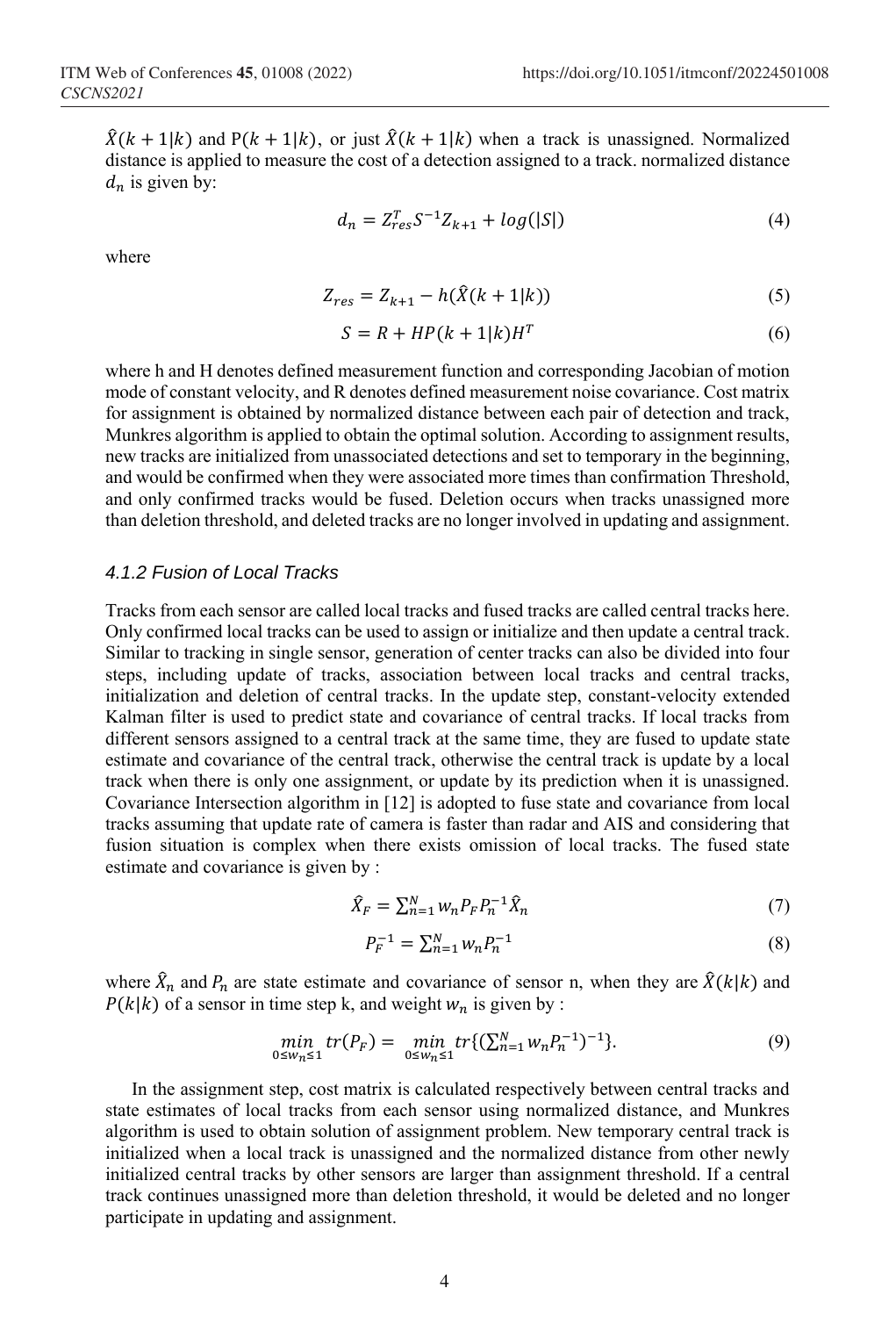#### **4.2 Track-quality selection method**

The results of [10] show that radar does produce some false tracks. Probability of false alarm of radar means each radar resolution cell has the same false alarm report rate after CFAR algorithm is applied, value of that is usually set to 1e-6, while in [13] is set to 1e-4. Different from tracks produced by detections of targets, fortunately confirmed false tracks experiences a smaller number of assignments during the existence time, and the normalized distance of history assignments would be larger and closer to assignment threshold. Therefore, quality Q of a track is calculated by:

$$
Q = \sum_{m=sta}^{upd} q_m \tag{10}
$$

$$
q_m = \begin{cases} e^{-d} & when track is assigned \\ 0 & when track is not assigned \end{cases}
$$
 (11)

where sta denotes the time steps when the track initialized, upd denotes the latest time step, d denotes normalized distance between the track and its assignment at the time step m. A track is sent to fusion Only when its quality is large enough, and it would be suitable when the threshold is set to 1e-10 after numerous simulations.

## **5 Simulation results**

The experimental simulation is carried out on the platform of MATLAB r2020b on Windows 10 Intel(R) Core (TM) i7-4790K CPU @4.00GHz, RAM 32.0 GB. A waterborne traffic scenario including three sensors which respectively are AIS, radar and camera is simulated. Assume that time alignment and coordinate transformation are completed before, Detection probability of detectable targets for AIS, radar and camera are set to 0.8, update rate of AIS and radar are set to 0.5 and that of camera is set to 1, false alarm probability of radar is set to 1e-4 according to [13]. Radar and camera are installed 20 meters away from the shore, field of view of radar is 180 degrees and that of camera is 100 degrees. The scenario includes 150 seconds, and the length of the waterborne on Y-axis is 1000 meters. According to waterborne traffic situation in Nanjing section of the Yangtse River, the width of waterborne on X-axis is set to 1000 meters and divided into main waterways, auxiliary waterways and medial divider, and large vessels should drive on waterways and keep to the right. There are 11 vessels set in the scenario, including 2 vessels in auxiliary waterway of [50,250] driving in opposite direction of Y-axis and one of which is undetectable to AIS, 2 vessels in main waterway of [250,450] driving in opposite direction of Y-axis, 3 vessels in main waterway of [550,750] driving in same direction of Y-axis, 2 vessels in auxiliary waterway of [750,950] driving in same direction of Y-axis and one of which is undetectable to AIS and camera, and 2 vessels driving across the scenario with the trajectory approximate to quarter arc and is undetectable to AIS. Ground truth of targets and annotations are shown in Fig.3.

OSPA proposed in [14] is adopted to measure the effect of tracking. Different from RMSE which is often used as indicator for tracking effect for single target and can only measure the error between track and ground Truth, OSPA is proposed for multi-target tracking task. OSPA fully considers the localization error, cardinality error response to omission of tracks and labelling error response to incorrect assignment, and is suitable for measuring the performance of tracking in the scenario. OSPA curve indicates the difference between tracks and ground truths in the scenario over time, and is closer to zero when tracks perfectly fit ground truth, which means lower OSPA would be better.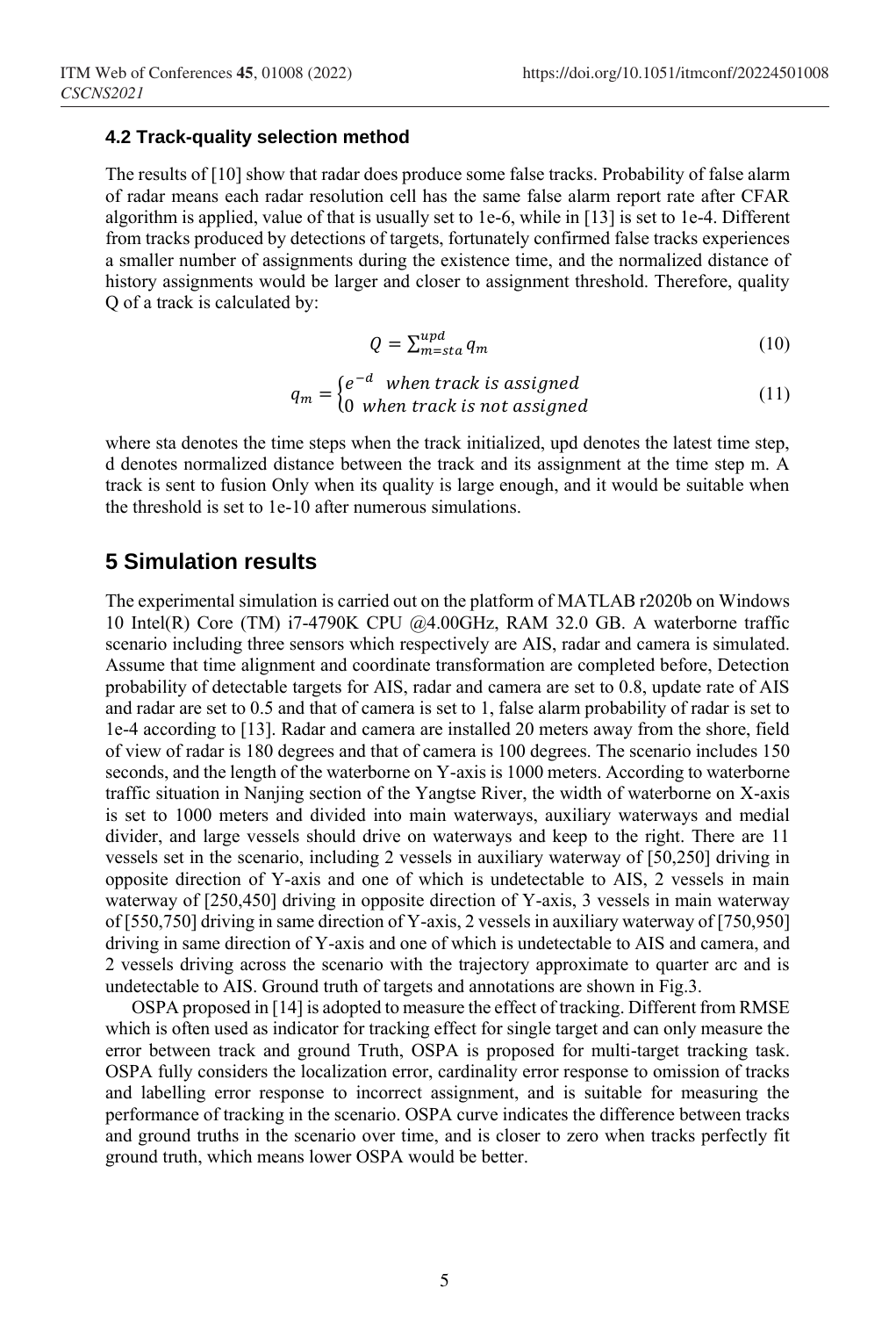



## **5.1 Tracks from single sensor**

Fig.4 shows simulation results of local tracks from AIS, radar, camera to show characteristics of these sensors. AIS tracks are closest to ground truth of detectable targets, while there are 4 vessels that is undetectable by AIS in total. Radar generates large amounts of false alarms with 1e-4 probability of false alarm, and produces 4 false tracks in total. Camera suffers from a narrow field of view and causes loss of tracks.



**Fig. 4.** Local tracks and corresponding OSPA curves from AIS, radar and camera. Left: AIS. Centre: radar. Right: camera.

## **5.2 Fusion without track-quality selection**

Fig.5 shows simulation results of central-level fusion and track-level fusion by AIS, radar and camera without track selection method. Although OSPA of central-level fusion some times better than track-level fusion, the former does introduce more false tracks then the latter. The possible reason is that fused detections in central-level contain all false alarms from each sensor, and thus temporary track generated by false alarm from one sensor could be confirmed by false alarms from any sensor in follow time steps, and has the risk to generate larger amounts of false alarms.

## **5.3 Fusion with track-quality selection**

Track-quality selection is applied on tracks in the case of central-level fusion, when it is applied on local tracks in the case of track-level fusion. Fig.6 shows simulation results of central-level fusion by AIS and radar, central-level fusion by AIS, radar and camera, track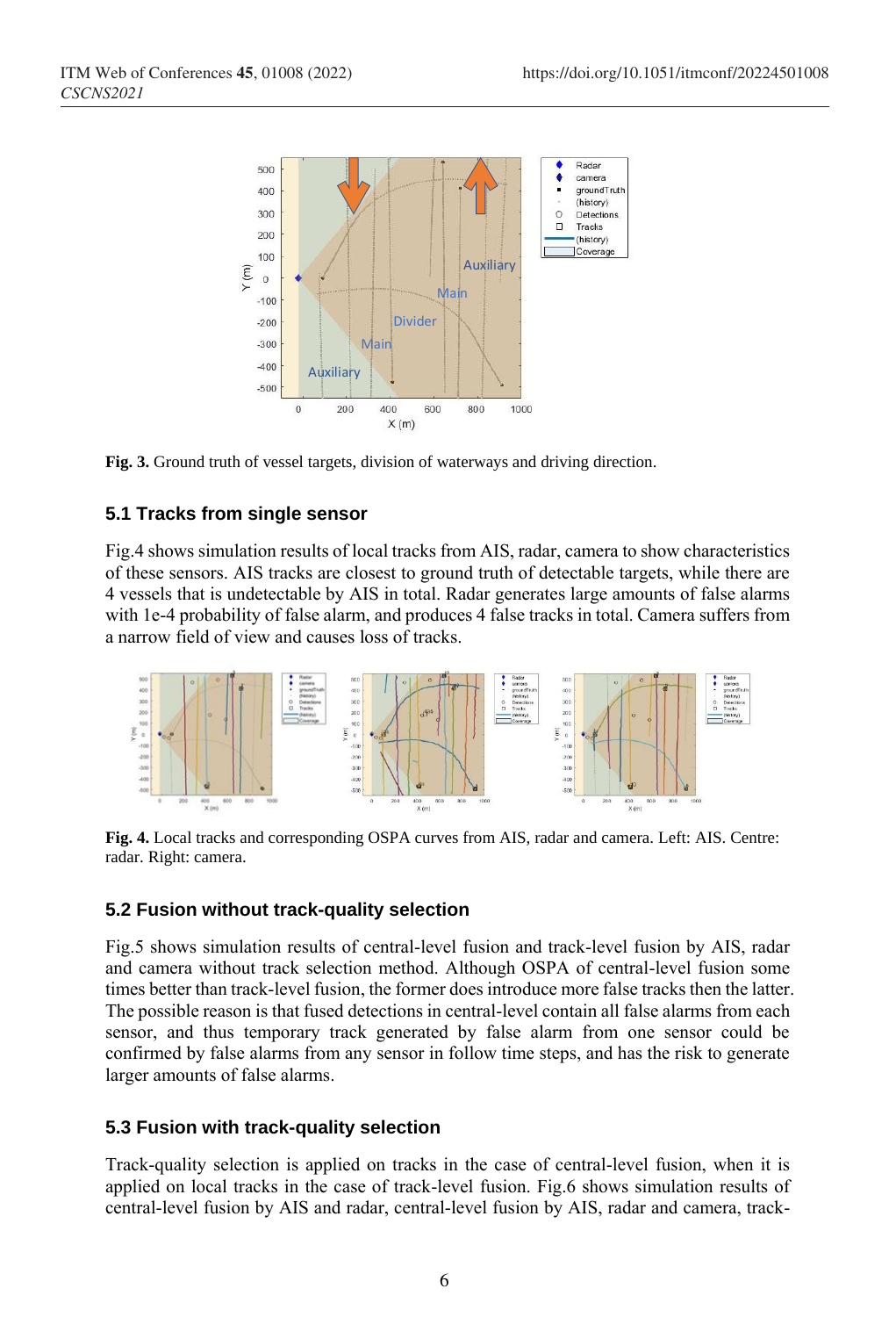level fusion by AIS and radar and track-level fusion by AIS, radar and camera with track selection method. OSPA curves show that fusion by AIS, radar and camera always achieve better results than fusion by the first two, thus camera would be applied as an important supplement to radar and AIS in waterborne traffic supervision. Besides, track-level fusion with track-quality on local sensor achieves best tracking results.



**Fig. 5.** Fusion without Track-quality selection of two structures. Left: central-level fusion. Centre: track-level fusion. Right: OSPA curve.



**Fig. 6.** Fusion with track-quality selection. First line: central-level fusion, left: AIS and radar, centre: AIS, radar and camera, right: corresponding OSPA curve. Second line: track-level fusion, left: AIS and radar, centre: AIS, radar and camera, right: corresponding OSPA curve.

# **6 Conclusion**

This paper introduces the current research status of water traffic information fusion and the characteristics of VTS sensor, and introduces the target location method of CCTV camera combined with deep learning detector. Then this paper simulates central-level fusion and track-level fusion in a waterborne scenario. The simulation results show that fuse camera with AIS and radar can improve the tracking effect of vessel targets, and track-level tracking combined with track-quality selection can obtain the best tracking effect. There are two main directions for our future work. The first is the comprehensive application of the vessel detection and positioning method in the shore based closed-circuit television camera network. In addition, we are going to integrate the shore-based camera network with AIS and radar information, and combine the actual waterway and weather conditions to realize the real-time monitoring and navigation of vessel safety. Due to the lack of multi-source data, we have to wait for a comprehensive data set to continue our work in the future.